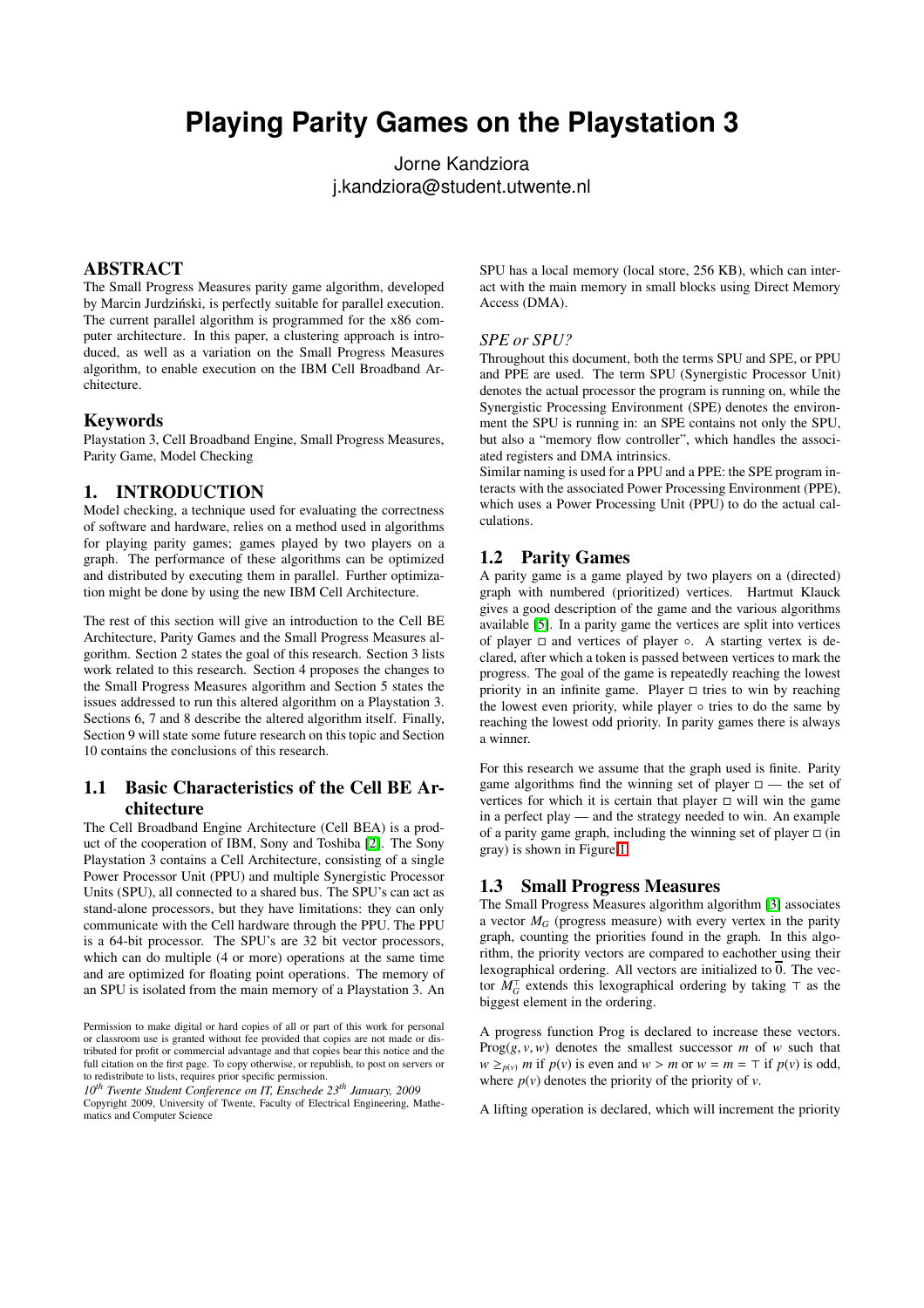

Figure 1: Example parity game graph

<span id="page-1-0"></span>vector, if possible, using the direct neighbours of a vertex:

Lift $(g, v)(u)$  =  $\left\{\right.$  $\overline{\mathcal{L}}$  $g(u)$  if  $u \neq v$  $max{g(v), min_{(v,w)∈E}} Prog(g, v, w)}$  if  $u = v ∈ V_□$ max{*g*(*v*), max<sub>(*v*,*w*)∈*E* Prog(*g*, *v*, *w*)} if *u* = *v* ∈ *V*<sup>∘</sup></sub> (1)

The algorithm uses this operation to monotonically increase all vectors, until no vector can be increased. The winning set and winning strategy for player  $\Box$  then consists of the vectors with an associated ⊤ measure.

### 2. PROBLEM STATEMENT

The goal of this research is to develop, test and benchmark a modified Small Progress Measures algorithm on a Playstation 3. The current parallel implementation of the Small Progress Measures algorithm is built for a standard multi-core CPU [\[7\]](#page-5-3). This research will develop a version of the Small Progress Measures algorithm which is poised for running on the Cell architecture. Developing such an algorithm raises several issues, addressed below.

The parallel version of the Small Progress Measures algorithm, as proposed by Jaco van de Pol and Michael Weber, uses shared memory to contain the graph and solution data [\[7\]](#page-5-3). SPE's on the IBM Cell Architecture can only access the main memory via a DMA request through the Element Interconnect Bus. A local copy of a subgraph to work on should therefore be fetched into the SPE's local memory. This can be done without damaging the integrity of the algorithm; Jurdzinski shows that lifting performed on a subgraph yields the same result as lifting performed on the entire graph [\[3\]](#page-5-2). Since DMA requests are slow compared to the SPU speed, choosing partitions (clusters) with a reasonable work load is important.

### 3. RELATED WORK

Jaco van de Pol and Michael Weber show that the Small Progress Measures algorithm can be parallelized and give an implementation of this parallelization [\[7\]](#page-5-3). Their research gives several approaches for choosing jobs given to the parallel executions of the algorithm.

Marcin Jurdziński et al. provide an algorithm that uses a deterministic approach to find the winning solution in subexponential time [\[4\]](#page-5-4).

Software managed threads can boost SPU performance if DMA



<span id="page-1-1"></span>Figure 2: A small parity game cluster with a highlighted cycle

requests are the bottleneck for an algorithm [\[1\]](#page-5-5). This approach requires multiple jobs available for one SPU, which will result in partitioning a problem in smaller subgraphs.

### 4. ALGORITHM MODIFICATIONS

The algorithm and its implementation is closely related to the multi-core implementation made by van de Pol and Weber [\[7\]](#page-5-3). Data structures and methods are re-used where possible, to avoid doing the same work twice. The PS3 algorithm however, uses a different parallel execution, to meet the hardware requirements of the PS3.

### 4.1 Clustering

The parity game graph needs to be partitioned to fit it on the SPUs. Therefore, so-called clusters are declared. The Small Progress Measures algorithm will be executed repeatedly on each of these clusters, until a stable global situation is reached. Ideally, a cluster contains a cycle, which can be lifted to some extent before reaching a stable situation. An example of a small parity game cluster is shown in figure [2](#page-1-1)

#### 4.2 Reaching a stable global situation

Reaching a stable global situation can be done by counting the number of lifts performed by the clusters. When an entire run through all clusters yields no additional lifts, the algorithm finishes. In psuedocode:

#### Listing 1: Cluster lifting

```
\begin{bmatrix} 1 & \text{do}: \\ 2 & 1 \end{bmatrix}lifts := 03 for each cluster do
4 lifts := lifts + LiftCluster(C);
```
5 while(lifts  $!= 0$ )

The LiftCluster operation will perform as much lifts on a cluster as possible. The lifts are performed on the SPU. To ensure that the algorithm yields the right answer, the LiftCluster operation only modifies the progress measures of the cluster it operates on; vertices outside a cluster will only be changed by their own LiftCluster operation.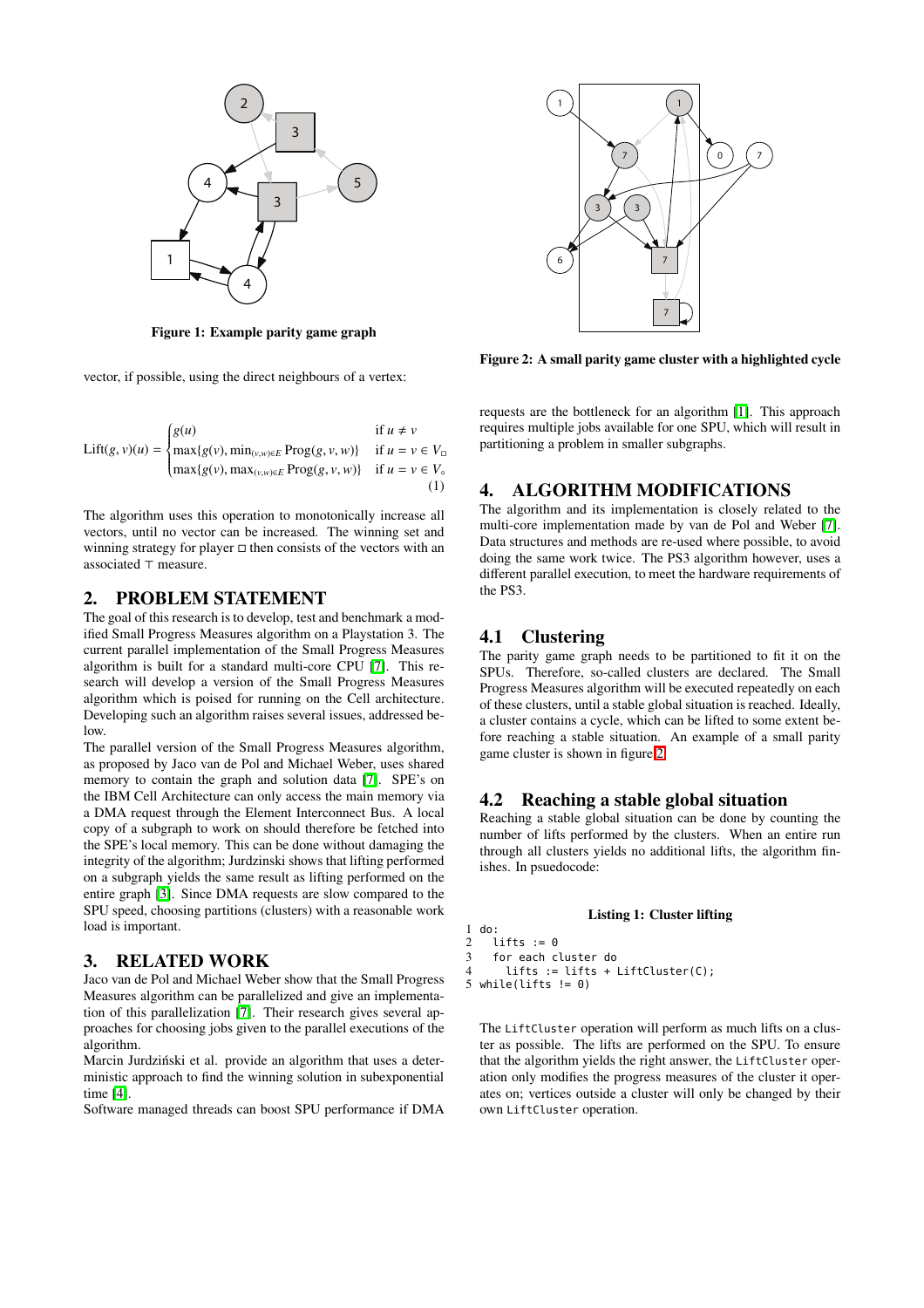

Figure 3: A tree view of figure [2](#page-1-1)

### <span id="page-2-0"></span>4.3 Clustering Approach

Multiple clustering strategies can be used for partitioning the graph. This implementation uses a k-bounded depth first search: starting from a certain vertex, the outbound edges are followed to a certain depth. Edges are pre-emptively added to a cluster, until a cluster is full. This method will most likely result in a lot of forward edges and some edges to vertices already included in this cluster. A tree view of figure [2,](#page-1-1) showing this clustering technique, is shown in figure [3.](#page-2-0)

Van de Pol & Weber walk backwards through their graph when lifitng the measures. This strategy maximizes the number of lifts and exploits a structure with a lot of forward edges [\[7\]](#page-5-3). This approach can be used perfectly for the evaluation of individual clusters using the clustering strategy described above.

The implementation also uses the backwards strategy described above to select which cluster will be loaded on an SPU. Using this same strategy will hopefully exploit the forward edges between clusters. A different approach might use a focus list, similar to the focus list used in the parallel implementation [\[7\]](#page-5-3), to keep track of the clusters with a lot of changes. These clusters can be loaded before working on the rest, to further optimize the lifting of the clusters.

Using other clustering strategies might produce clusters with different characteristics, which will probably benefit from other lifting strategies and cluster selection techniques. In this research, clusters are not allowed to contain the same vertices. Allowing this might result in clusters with more cycles and more efficient strategies. This might, however, change the algorithm significantly. The correctness of the algorithm must therefore be guarded.

# 5. CELL SPECIFIC IMPLEMENTATION ISSUES

### 5.1 Loading Programs to the SPU

The PPU is responsible for loading programs to the SPE's. The PPU needs to create an SPE context and then load an SPU program into this context. This context can then be loaded onto an SPE. This last step should be done in a separate thread. The parity game program uses POSIX threads to do this. The PPU thread locks when an SPU program is loaded. A 64-bit value (e.g. a pointer) can be sent to the SPU when the program is loaded. The parity game program does not use this option. Mailboxes are used to exchange pointers and control blocks.

# 5.2 Exchanging Pointers Between the SPE and the PPE

The SPU is a 32-bit processor, while the PPU has a 64-bit architecture. Likewise, the PPU and the SPU use a different pointer format. To overcome this issue, a union called addr64 is used. This union can be used to split the pointer in two 32-bit integers, which can then be exchanged using mailboxes.

# 5.3 Communication Between SPE's and the PPE

Direct communication between SPE's and the PPE happens via mailboxes and signals. A mailbox is a mechanism for exchanging messages between the SPE's and the PPE. SPE's can put a message in the PPE's mailbox and vice versa. SPE's can also fill each other's mailboxes. A mailbox message is 32 bits long.

There are two interfaces on the SPE to use mailboxes: signaling mailboxes and non-signaling mailboxes. Signaling mailboxes raise an event (interrupt) on the PPE thread and can be used to notify the PPE of events happening on the SPE's, regardless of the order in which they happen.

# 5.4 Direct Memory Access

The SPE can use DMA to transfer large blocks of data to and from main memory. SPE's need to signal the PPE to request a DMA transfer. The PPE sets up the transfer and the SPE is signaled again when the transfer is done.

Up to 32 transfers can be issued at the same time. A bit mask is used to identify the transfers. This bit mask can be used after the transfer to see which transfers are done or to wait for specific transfers.

Data is transfered in blocks of 32 – 128 bits. Data should be at least 32-bit (preferably 128-bit) aligned. Structures that need to be transferred between the main memory and the SPU should be padded to fit 32-bit blocks.

# 5.5 Control Blocks

To synchronise communication between the PPU and the SPU's, the algorithm uses so-called control blocks. These structs contain information about the jobs issued to the SPU's. An SPU can use this information to load the data it needs from the main memory and to save the data later on.

### 5.6 Game Representation

A graph is represented by its vertices. For every vertex, the following information is used:

- The priority of the vertex
- The owner (player) of the vertex
- The outgoing edges (neighbours) of the vertex

To play a game, some additional information is needed. The following global game information is saved: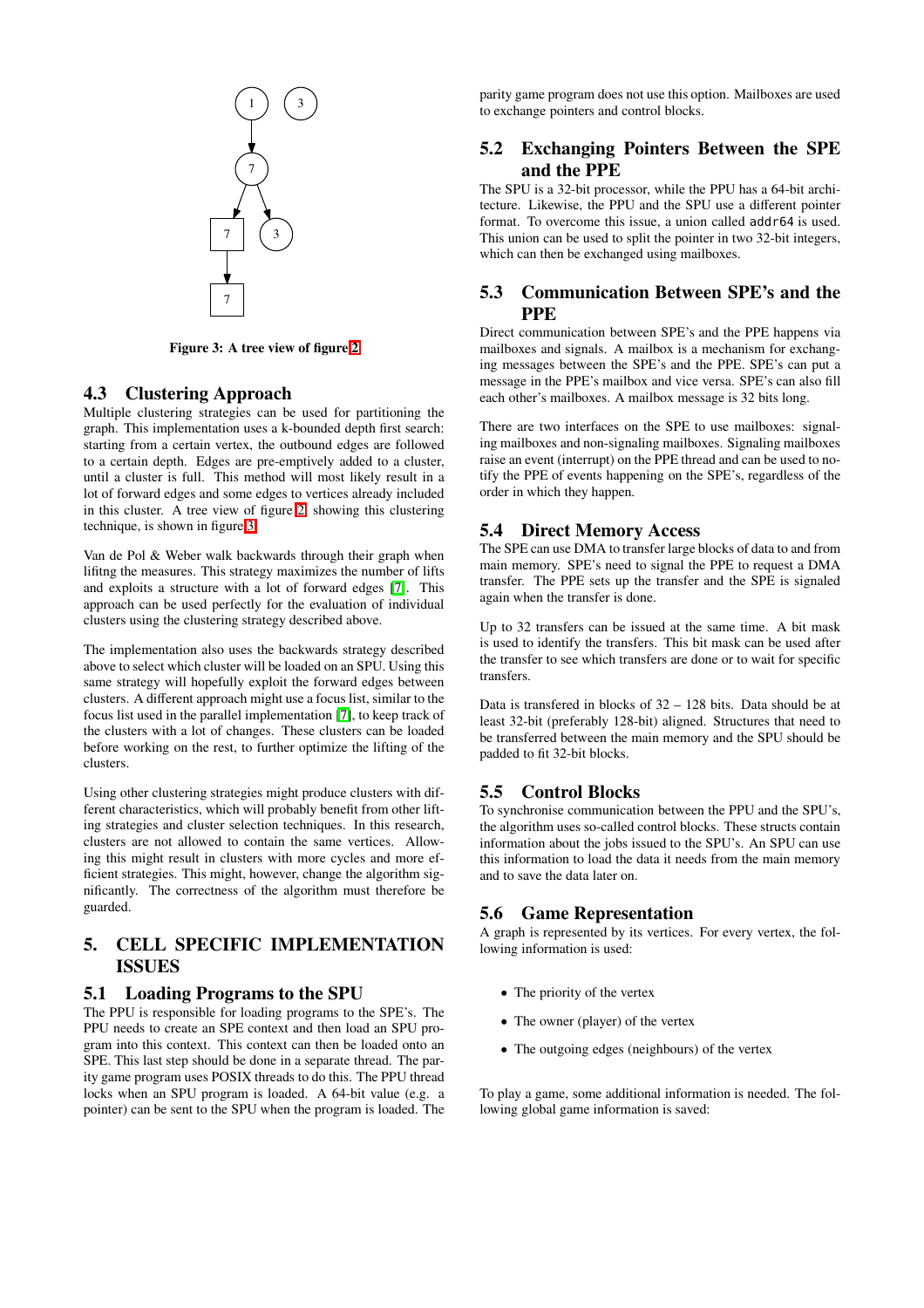- The game graph
- Cluster definitions
- A progress measure for every vertex
- The maximum priority encountered in the graph
- A maximum (top) vector for the graph

### 6. RANDOM GRAPH GENERATION

A random graph can be generated to provide test data for the algorithm.To do this, the PPE seeds the available SPE threads width a random seed. It then assigns jobs to the SPEs until an entire graph is generated.

The PPE assigns jobs in a cyclic matter. Jobs are first assigned to SPE 1–6. the SPEs start working and the PPE waits for all of the SPE's to finish. The PPE then assigns the next 6 jobs to the SPEs. Using this strategy, the algorithm will always produce the same graph when it is seeded with a certain value, as opposed to an event-based strategy, where the SPU's are assigned a new job as soon as they are finished. In pseudocode:

Listing 2: PPU graph generation

```
1 n := 0;2 used_spus = 0;
 3 send_graph_pointers();
 4 while(n < graph_size){
 5 if(used_spus < available_spus){
 6 job_vertices = min(graph_size - n, job_size);<br>7 denerate_vertices(n.iob_vertices):
 7 generate_vertices(n,job_vertices);<br>8 n = n + job\_vertices;
 8 \qquad n = n + job\_vertices;<br>9 used spus++:
9 used_spus++;<br>10 \frac{1}{2} else {
      10 } else {
11 wait_for_spus_to_finish();<br>12 used_spus = 0;
         used-spus = 0;
13 }
14 }
15 wait_for_spus_to_finish();
```
Communication happens using mailboxes. A message is delivered to the SPE, containing a pointer to a control block. The SPE uses this block to get the data it needs to generate. Lines 3, 7 and 15 send mailbox messages to the SPU..

The SPE then starts generating random outgoing edges, a random priority and a random player for the vertices. Once all data has been generated, the data is saved back to the main memory and the SPE signals the PPE that it has finished.The PPU waits for this signal and assigns the next job. When the entire graph is generated, the PPU tells the SPUs that they may finish. In psuedocode:

#### Listing 3: SPU graph generation

```
1 graph = load_graph_content(qet_graph_pointer);
 2 while({n,job_vertices} = get\_job()}{
 3 vertices = load_vertices(n,job_vertices);
 4 for(vertex : vertices){
 5 vertex.priority = random(max_priority);<br>6 vertex.player = random(0,1);
 6 vertex.player = random(0,1);<br>7 for(edge : vertex.edges){
         7 for(edge : vertex.edges){
 8 edge = random(count(vertices));
\begin{matrix} 9 & 3 \\ 10 & \text{sav} \end{matrix}save_edges(vertex);
11 }
12 save_vertices(vertices);
13 notify_ppu();
14 }
```


<span id="page-3-0"></span>Figure 4: Times measured for random graph generation using multiple cores



<span id="page-3-1"></span>Figure 5: SPU speedup

Lines 1, 3, 10 and 12 use DMA transfers to transfer data from and to main memory. Lines 1, 3 and 13 use mailbox messages to communicate with the PPU.

#### <span id="page-3-2"></span>6.1 Benchmarking the PS3 Speed

To measure the overhead of multiple SPUs working in parallel, a simple benchmark is performed on 1 to 6 SPUs. The goal of this experiment is to measure the penalty of multiple threads working in parallel, compared to a single thread doing the same job.

The benchmark is performed by repeatedly generating a graph of half a million vertices, with all vertices having 20 outgoing edges. The outgoing edges are generated on 1 to 6 SPU's. To get some measurable times, the graph is generated 20 times. The measured times are wall clock times. figure [4](#page-3-0) shows the measured results. figure [5](#page-3-1) shows the associated speedup of this algorithm.

The algorithm used for this benchmark uses DMA transfers. A decrease of the speedup can be seen in figure [5](#page-3-1) when using 4 or more SPUs. This decrease can be caused by a busy Element Interconnect Bus or by a busy PPU, which cannot keep up with the speed of the SPE's requesting DMA transfers. In both cases, DMA transfers are most likely the bottleneck of this algorithm.

This theory can be tested by performing the same benchmark without actually sending the data to the main memory. If approximately the same fallback is measured, DMA is not the bottleneck of this algorithm and future research is needed to determine the source.

If DMA is the bottleneck, a similar decrease will probably be seen when benchmarking the actual parity game algorithm. If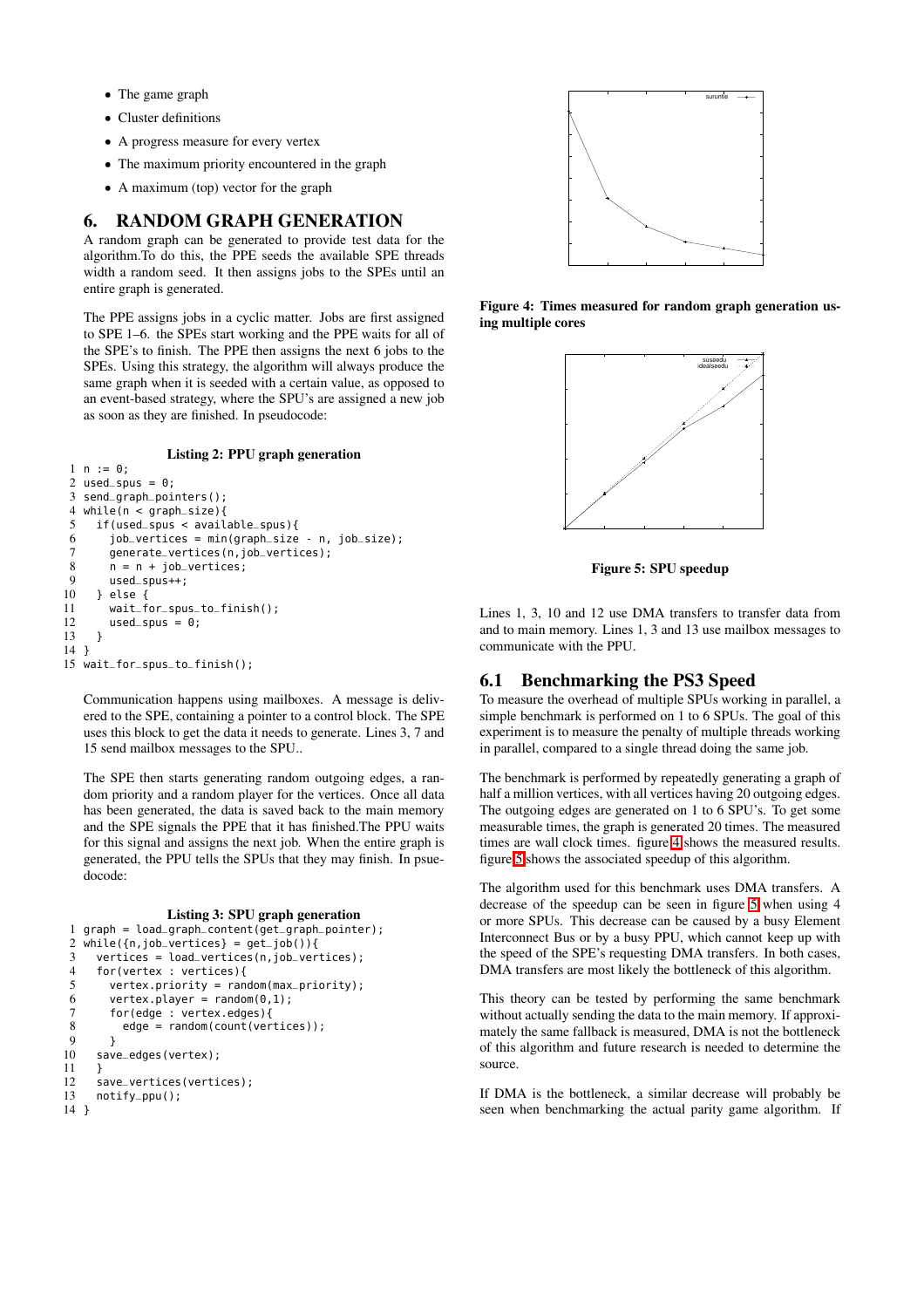this algorithm is less DMA intensive, the decrease will be less. If, however, the algorithm uses more DMA transfers, the decrease will be greater.

The measured decrease can also be caused by the cyclic assignment of jobs: some SPEs might already be waiting for a new job, while the others are still generating vertices. To test this, an event driven approach can be used to assign a new job to the SPE as soon as it finishes. If the decrease is smaller, then this is a source of this problem. The actual parity game algorithm already uses an event driven SPU job assignment. If cyclic assignment is indeed the cause of the decrease, the result will probably be smaller for this algorithm.

### 7. GRAPH CLUSTERING

To meet the memory restrictions of an SPU, the algorithm needs to be partitioned into clusters that fit on an SPU. An SPU can then load such a cluster, work on it for a while and write the result back to main memory. The PPE maintains the global state of the graph.

There are multiple approaches for this "clustering". In an ideal situation, a cluster contains a cycle. An SPU can work on such a cluster for a while before reaching a stable local state and reporting back to the PPE.

Clustering is done on the PPU, using the k-bounded depth first search described above, which will hopefully isolate some cycles on a cluster. The clustering implementation uses a stack to remove recursion when performing the search. In pseudocode:

#### Listing 4: graph clustering algorithm

```
1 generate_cluster(size, depth){
 2 list cluster;<br>3 stack worklis
 3 stack worklist;<br>4 while(cluster s
 4 while(cluster.size() < size){<br>5 vertex = qet_initial_free_ve
          vertex = get\_initial\_free\_vertex()6 cluster.add(vertex);
 7 worklist.push(vertex);<br>8 while(!worklist.empty(
 8 while(!worklist.empty()<br>9 66 cluster size() <
9 \& cluster.size() < size){<br>10 \& vertex = worklist.peek():
             vertex = worklist.peek();
11 if(worklist.size()) >= depth){<br>12 worklist.pop();
                worklist.pop();
\begin{array}{cc} 13 & 3 \\ 14 & 3 \end{array} } else {
14 vertex = get\_next\_free\_child(vertex);<br>15 if(vertex != null){
15 if(vertex != null){<br>16 worklist.push(verte
16 worklist.push(vertex);<br>17 cluster add(vertex);
17 cluster.add(vertex);<br>18 } else {
18 } else {<br>19 } workli
                worklist.pop();
20 }
21 }
22 }
```
Figure [2](#page-1-1) shows a very small cluster (6 vertices with a depth of 3) generated by this algorithm. SPU memory limitations allow clusters with a size of up to approximately 1500 vertices to be loaded on an SPU.

The clustering implementation generates clusters without overlap. The algorithm might also yield the right result when clusters have overlap, but no research is done in this direction.

# 8. THE LIFTING ALGORITHM

#### 8.1 The PPU Algorithm: Managing Clusters

The PPU uses the lifting approach for clusters, introduced in Listing [1,](#page-1-2) to lift the clusters The PPE provides all SPE's with a cluster to work on. The SPEs report back to the PPE using a signal in mailbox message when they are done working on a cluster. This message contains the amount of lifts performed by an SPE.

The PPE then provides the SPE with a new job. If an SPE finishes with at least one lift performed, the PPE will mark the game graph dirty: The algorithm will need at least one more run to reach a stable situation. In pseudocode:

#### Listing 5: cluster lifting algorithm

```
1 dirty = true;
 2 used_spus = 0;<br>3 while(dirty){
 3 while(dirty){
 4 mark_all_clusters_dirty();<br>5 dirty = false:
       divty = false;6 while(!all_clusters_done()){
 7 while(used_spus < available_spus){
 8 cluster = get_{\text{cluster}\text{-}to_{\text{work\_on}}(;<br>9 mark_cluster_clean(cluster):
9 mark_cluster_clean(cluster);<br>10 send_cluster_to_spe(cluster)
             send_cluster_to_spe(cluster);
11 used_spus++;
\frac{12}{13}13 clusters = get\_response\_from\_spes();<br>14 for(cluster : clusters){
14 for(cluster : clusters){<br>15 if(get lifts performed
15 if(get\_lifts\_performed(cluster) > 0)<br>16 dirtv = true:
                \text{div} = true;
17 used_spus--;
\begin{matrix} 18 \\ 19 \end{matrix} }
      19 }
20 }
```
Line 13 in the algorithm above locks to avoid busy waiting. The algorithm continues until all clusters reach a stable situation (no more vertices are lifted). If an entire run through all clusters yields no additional lifts, the graph has reached a stable situation and the algorithm is finished. The get\_cluster\_to\_work\_on() function will provide the clusters in backwards order: the last cluster generated will be returned first and the first cluster generated will be return last.

### 8.2 The SPU Algorithm: Lifting

The SPU program performs the actual lifting of the vertices. The SPU program first loads a local copy of a cluster into memory: cluster vertices, edges and measures are loaded. It then starts lifting the vertices in this cluster using the lift operation.

The structure of the lifting is similar to the PPU program. First, the entire cluster is marked dirty. Then the algorithm marks the vertices dirty and starts lifting them one by one. After a complete run through the vertices, the cluster might be dirty again and the process is repeated. If a cluster is still clean, the algorithm finishes. The entire algorithm in pseudocode:

#### Listing 6: vertex lifting algorithm

```
1 dirty = true;
2 lifts = 0;
```

```
3 \text{ while}(\text{dirty}){<br>4 mark all ve
```

```
4 mark_all_vertices_dirty();<br>5 dirty = false:
```

```
divtv = false:
```

```
6 while(!all_vertices_done()){
```
7 vertex = get\_vertex\_to\_work\_on();